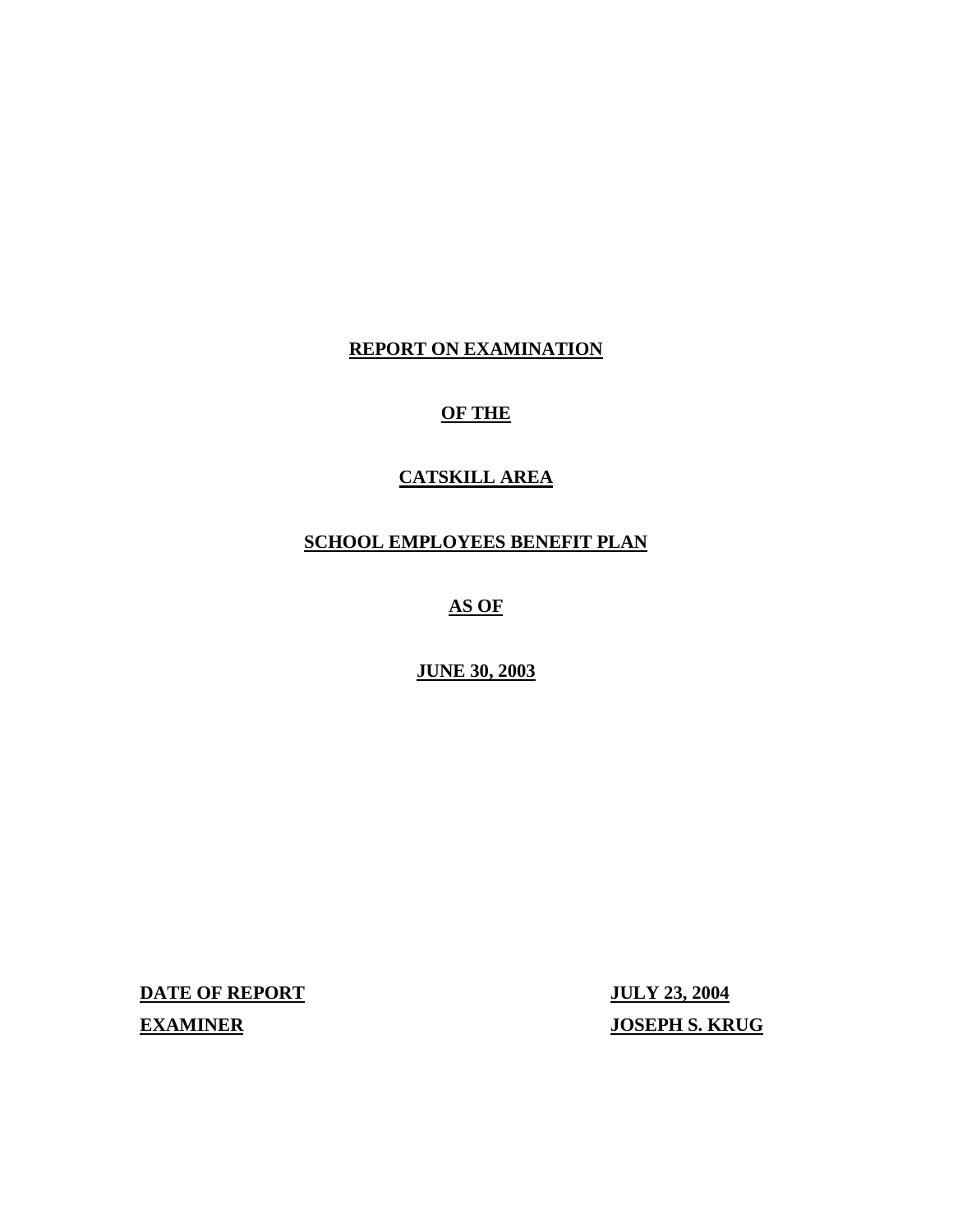## TABLE OF CONTENTS

## ITEM NO. PAGE NO.

| 1. | Scope of examination                                      | $\overline{2}$ |
|----|-----------------------------------------------------------|----------------|
| 2. | Description of Company                                    | 3              |
|    | A. Management<br>B. Territory and plan of operation       | 4<br>6         |
|    | C. Reinsurance                                            | 6              |
| 3. | <b>Financial Statements</b>                               | 7              |
|    | A. Balance sheet<br>B. Statement of revenues and expenses | 7<br>8         |
| 4. | Retained earnings/fund balance                            | 10             |
| 5. | Accounts and records                                      | 10             |
| 6. | Annual and quarterly statement preparation                | 11             |
| 7. | Market conduct activities                                 | 15             |
| 8. | Compliance with Report on Organization                    | 18             |
| 9. | Summary of recommendations                                | 19             |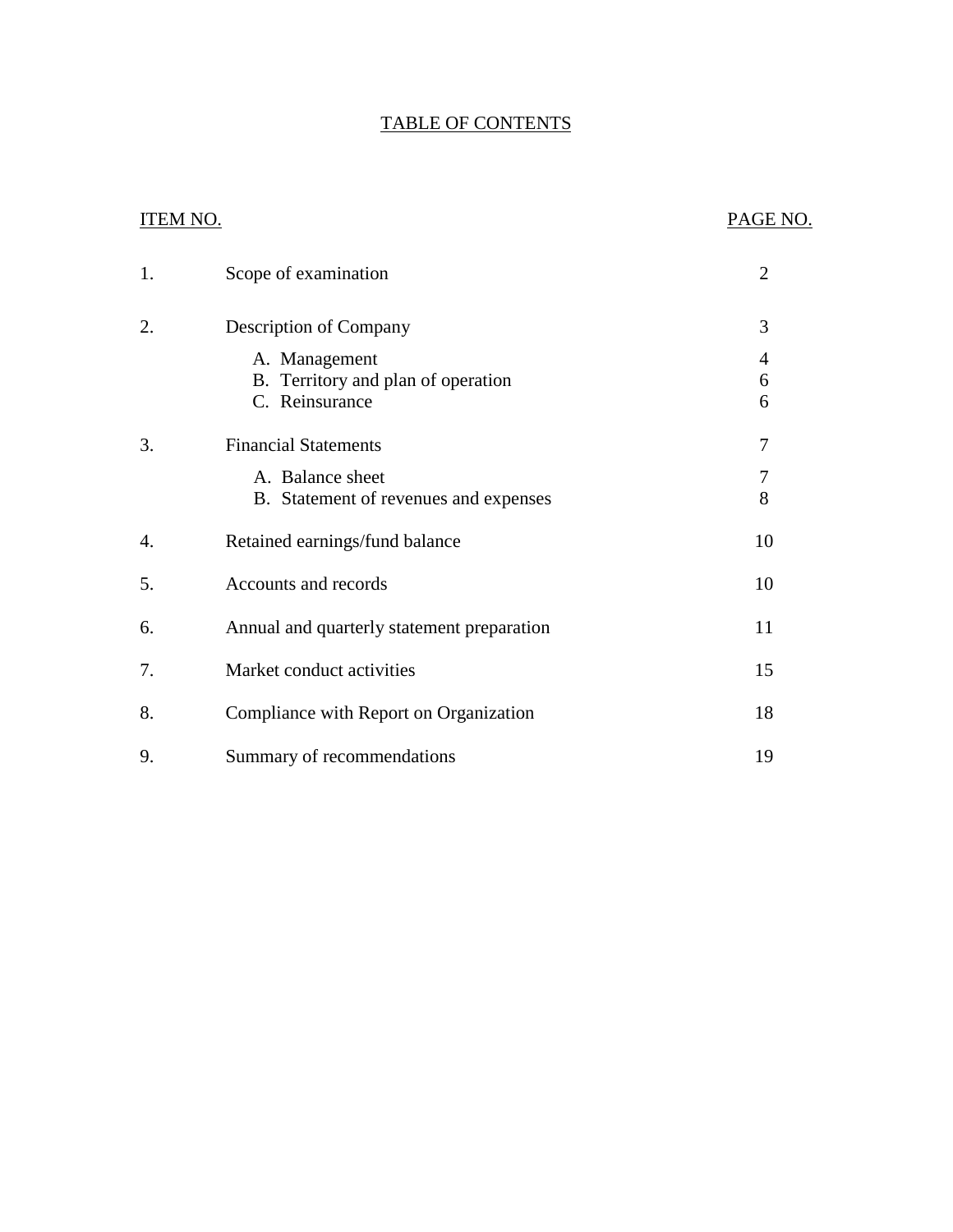

STATE OF NEW YORK INSURANCE DEPARTMENT 25 BEAVER STREET NEW YORK, NEW YORK 10004

George E. Pataki **Governor** 

Gregory V. Serio **Superintendent** 

July 23, 2004

Honorable Gregory V. Serio Superintendent of Insurance Albany, NY 12257

Sir:

 Pursuant to the requirements of the New York Insurance Law and in compliance with instructions contained in Appointment Number 22159, dated April 1, 2004 and annexed hereto, I have made an examination into the condition and affairs of the Catskill Area Schools Employees Benefit Plan, a municipal cooperative health benefit plan licensed under Article 47 of the New York Insurance Law, and submit the following report thereon.

 The examination was conducted at the Plan's home office located at Robinson Terrace, Stamford, New York.

 Whenever the designation, the "Plan" appears herein without qualification, it should be understood to refer to Catskill Area Schools Employees Benefit Plan.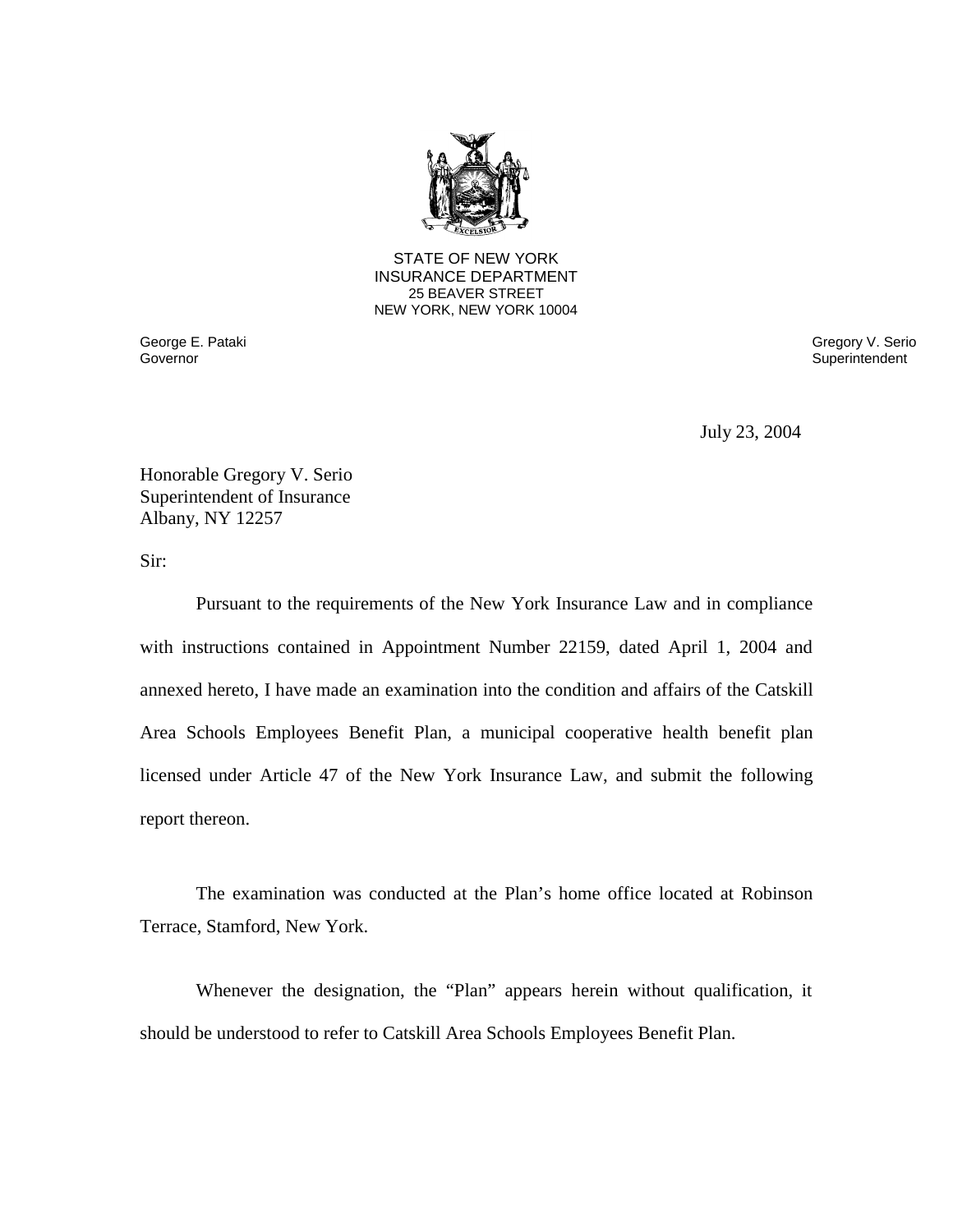The Plan's Retained Earnings/Fund Balance as reported in the June 30, 2003 filed annual statement in the amount of \$891,077 was impaired in the amount of \$13,894. In the recently filed March 31, 2004 quarterly statement, the Plan reported its Retained Earnings/Fund Balance at \$612,278.

#### **1. SCOPE OF EXAMINATION**

 The previous examination, a Report on Organization was dated September 30, 2000. This examination covers the period from October 1, 2000 through June 30, 2003. Transactions occurring subsequent to this period were reviewed where deemed appropriate by the examiner.

 The examination comprised a complete verification of assets and liabilities as of June 30, 2003, in accordance with Statutory Accounting Principles, as adopted by the New York Insurance Department, a review of income and disbursements deemed necessary to accomplish such verification and utilized, to the extent considered appropriate, work performed by the Company's independent certified public accountants. A review or audit was also made of the following items as called for in the Examiners Handbook of the National Association of Insurance Commissioners:

> Officers' and employees' welfare and pension plans History of the Plan Management and control Corporate records Fidelity bonds and other insurance Territory and plan of operation Growth of Company Business in force Loss experience Accounts and records Treatment of policyholders and claimants

 A review was also made to ascertain what action was taken by the Company with regard to comments contained in the report on organization.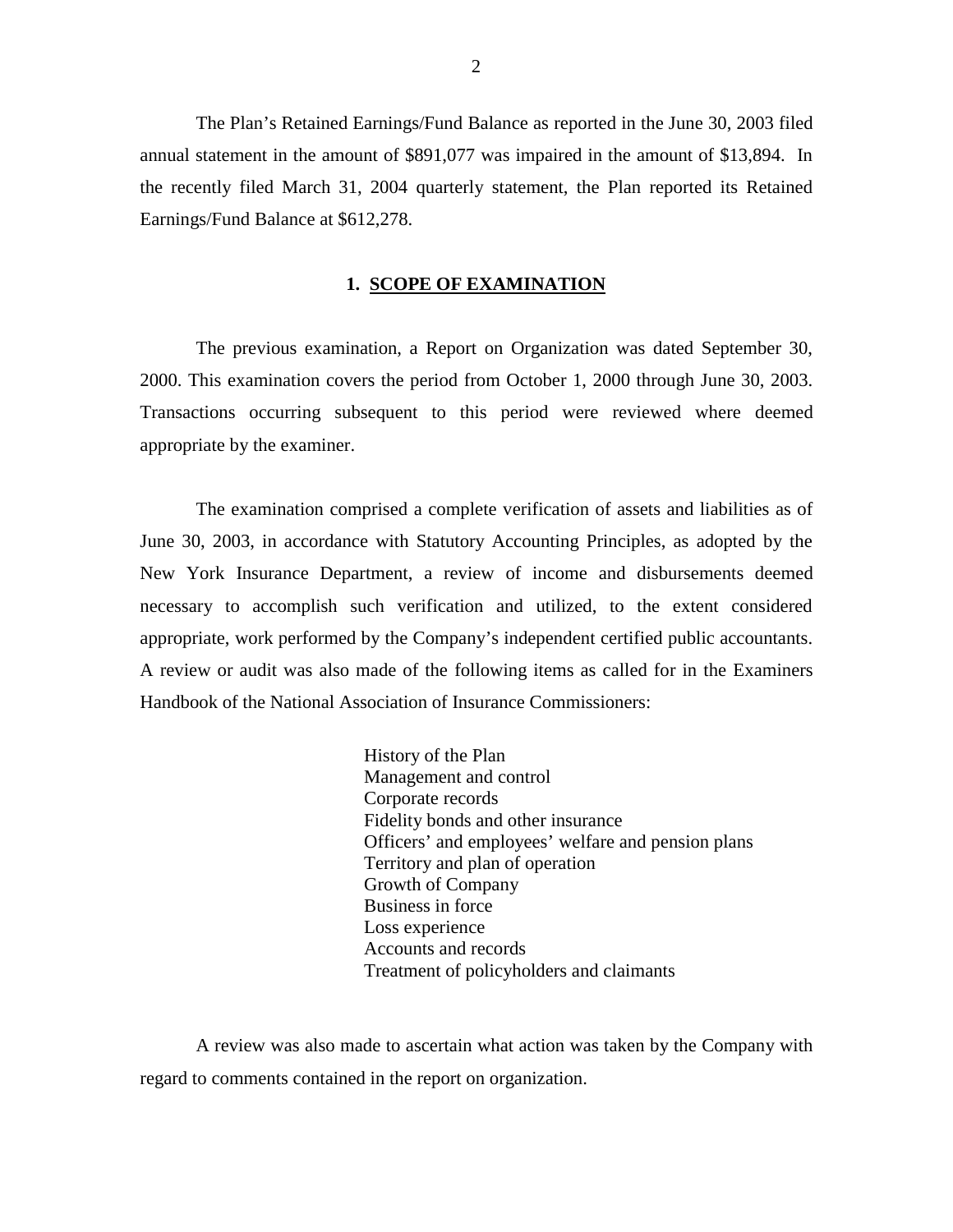<span id="page-4-0"></span> This report on examination is confined to financial statements and comments on those matters which involve departures from laws, regulations or rules, or which are deemed to require explanation or description.

#### **2. DESCRIPTION OF THE PLAN**

 Catskill Board of Cooperative Educational Services (BOCES) and its seventeen original member school districts (participants) formed a Consortium, effective July 1, 1981. The purpose of the Consortium was to provide for the efficient and economic evaluation, processing, administration and payment of health benefits through self- insurance (the Plan). The Plan provides benefits to covered employees and their eligible dependents as defined in the plan booklet.

 On April 1, 2000, the Plan was issued a certificate of authority by the Superintendent of Insurance under Article 47 of the New York Insurance Law. Pursuant to such certificate of authority, the participants have agreed to share the costs and assume the liabilities for medical, surgical, prescription drugs, and hospital benefits provided to covered employees (including retirees) and their dependents.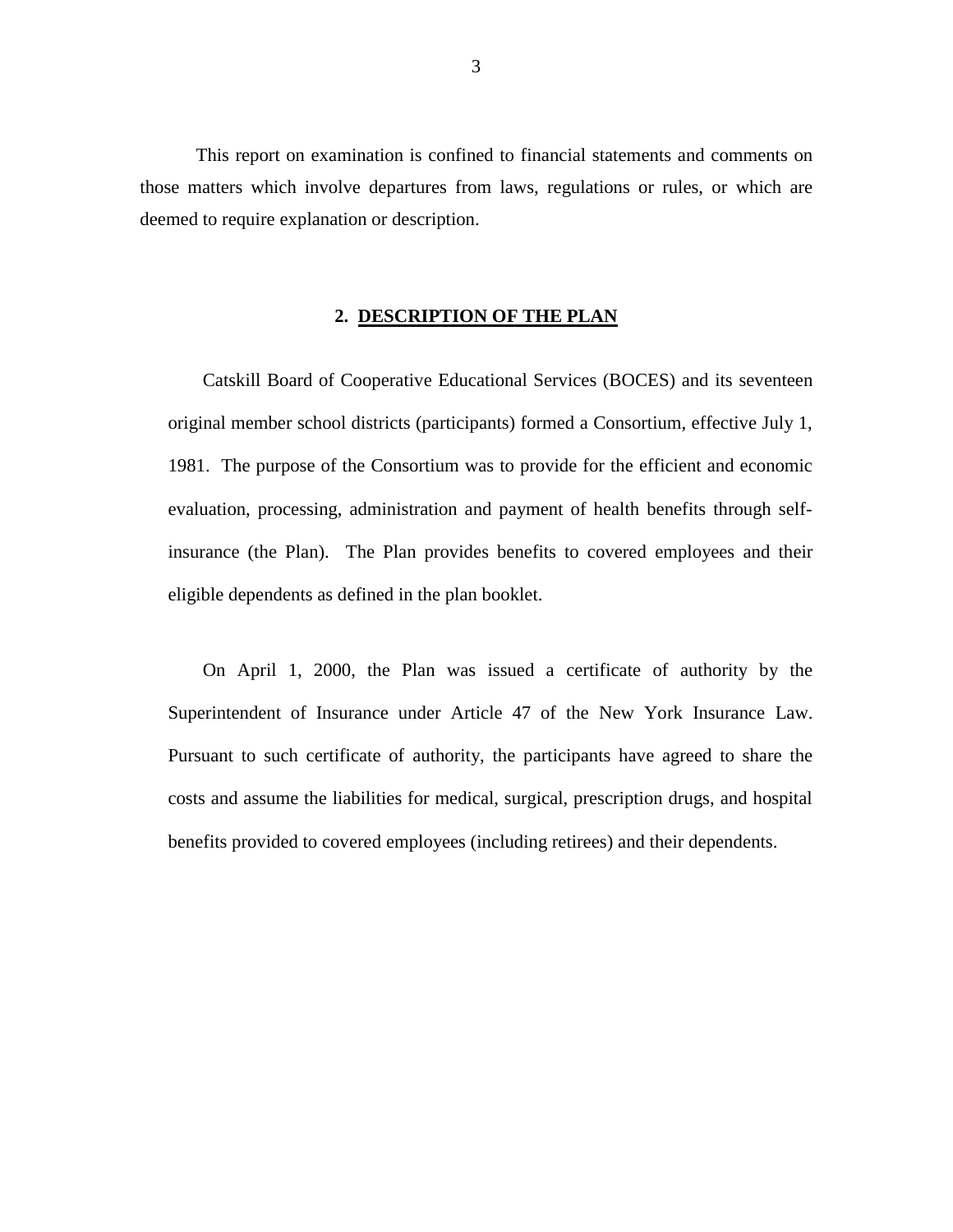<span id="page-5-0"></span>There are 19 school districts participating in the Plan as follows:

| Andes Central SD                     | Margaretville Central SD          |
|--------------------------------------|-----------------------------------|
| <b>Charlotte Valley Central SD</b>   | <b>Milford Central SD</b>         |
| Cherry Valley/Springfield Central SD | Morris Central SD                 |
| Cooperstown Central SD               | Otsego-Northern Catskill – BOCES  |
| Delhi Central SD                     | <b>Roxbury Central SD</b>         |
| <b>Edmeston Central SD</b>           | South Kortright Central SD        |
| Gilboa/Conesville Central SD         | <b>Stamford Central SD</b>        |
| Hunter-Tannersville Central SD       | Windham-Ashland-Jewett Central SD |
| <b>Jefferson Central SD</b>          | <b>Worcester Central SD</b>       |
| Laurens Central SD                   |                                   |

## A. **Management**

 Pursuant to the Municipal Cooperative Agreement, management of the Plan is vested in the Governing Board comprised of one representative from each participating school district including BOCES as a participant. The governing board of the Plan as of June 30, 2003 was as follows:

## **Governing Board**

| <b>Name</b>     | <b>Title and Municipality</b>                        |
|-----------------|------------------------------------------------------|
| John Bernhardt  | Superintendent, Andes Central SD                     |
| Jerome Zack     | Superintendent, Charlotte Valley Central SD          |
| Nicholas Savin  | Superintendent, Cherry Valley/Springfield Central SD |
| Mary Jo McPhail | Superintendent, Cooperstown Central SD               |
| Maria Rice      | Superintendent, Delhi Central School                 |
| David Rowley    | Superintendent, Edmeston Central SD                  |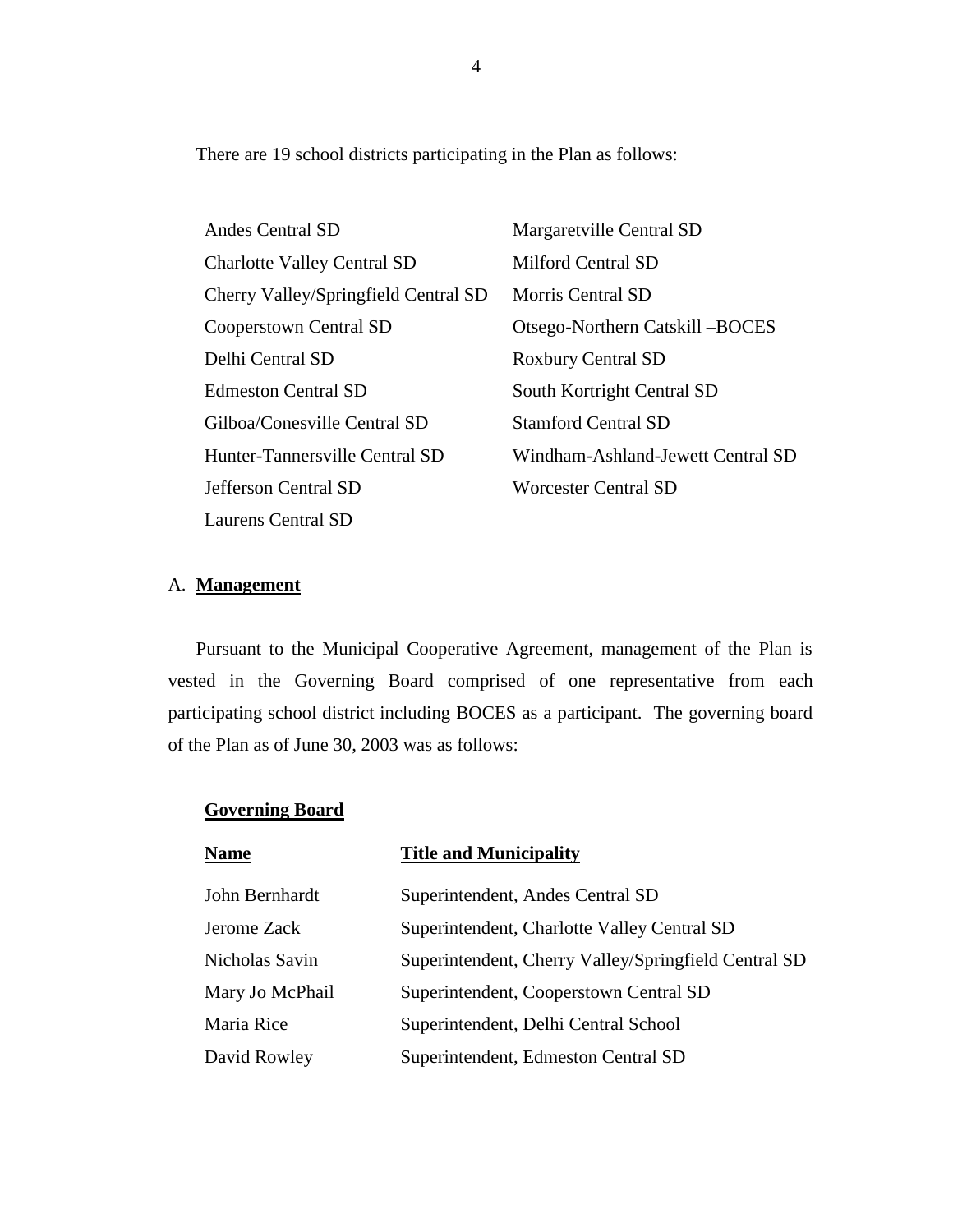**Name Title and Municipality** 

| <b>Mathew Murray</b> | Superintendent, Gilboa/Conesville Central SD      |
|----------------------|---------------------------------------------------|
| Ralph Marino         | Superintendent, Hunter-Tannersville Central SD    |
| <b>Edward Roche</b>  | Superintendent, Jefferson Central SD              |
| Romona Wenck         | Superintendent, Laurens Central SD                |
| John Riedl           | Superintendent, Margaretville Central SD          |
| Peter Livshin        | Superintendent, Milford Central SD                |
| Michael Virgil       | Superintendent, Morris Central SD                 |
| <b>Mark Jones</b>    | Superintendent, Otsego-Northern Catskill -BOCES   |
| James Proper         | Superintendent, Roxbury Central SD                |
| Benjamin Berliner    | Superintendent, South Kortright Central SD        |
| Joseph Beck          | Superintendent, Stamford Central SD               |
| Don Gibson           | Superintendent, Windham-Ashland-Jewett Central SD |
| Maureen McNolty      | Superintendent, Worcester Central SD              |

 According to the Municipal Cooperative Agreement, the Governing Board shall meet quarterly in the months of October, January, April and July. The minutes of all meetings of the board of trustees were reviewed. All such meetings were well attended.

The principal officers of the Plan as of June 30, 2003 were as follows:

| <b>Officers</b>     | <b>Title</b>                               |
|---------------------|--------------------------------------------|
| Peter Livshin       | Chairperson                                |
| Ed Roche            | Vice Chairperson                           |
| Patricia Wagner     | Treasurer                                  |
| Ike Lovelass        | Coordinator of Health and Dental Insurance |
| <b>Kathy Bevins</b> | Secretary                                  |

5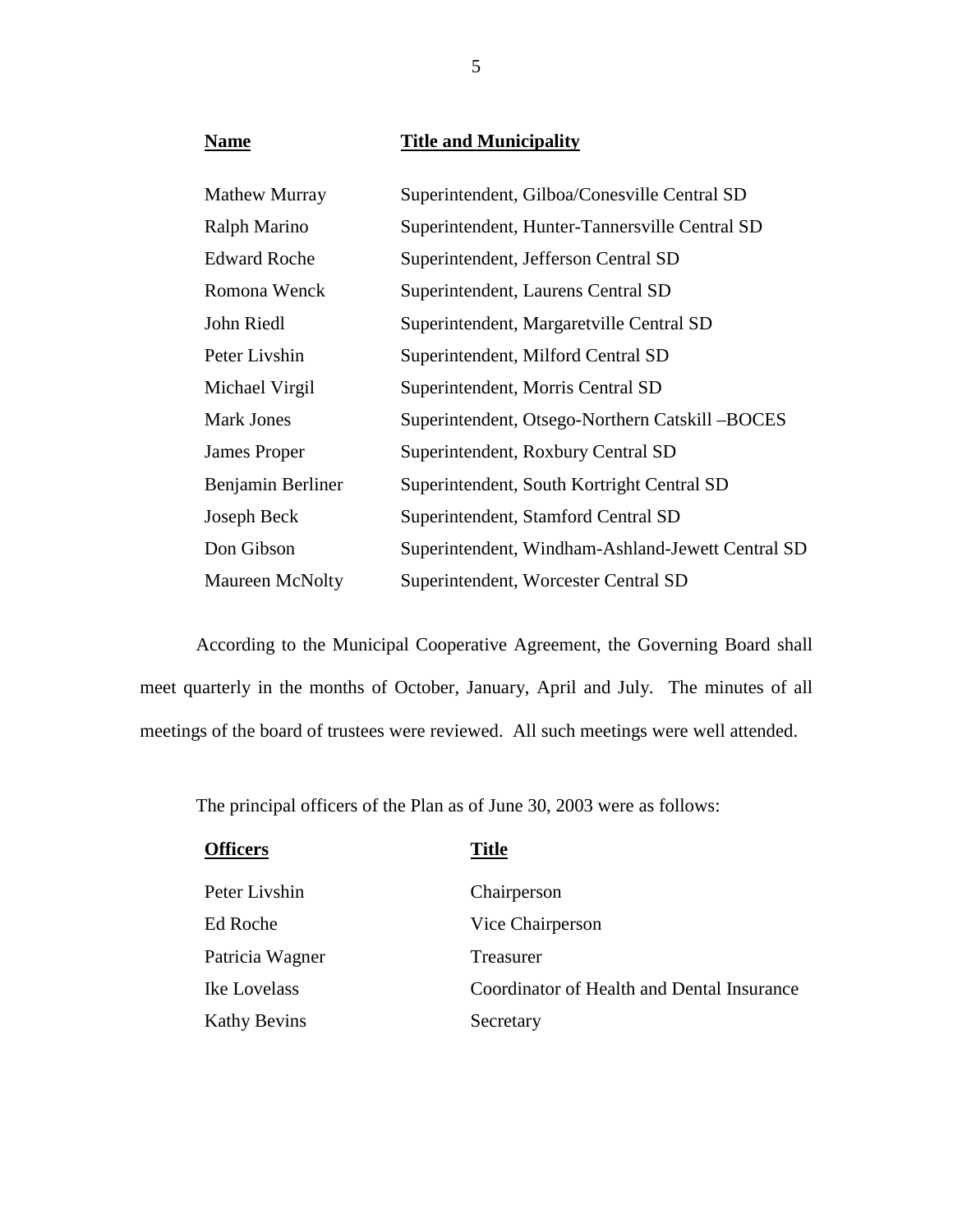## <span id="page-7-0"></span>**B. Territory and Plan of Operation**

 The Plan provides health benefits in Otsego, Delaware, Schoharie, and Greene counties within New York State.

### **C. Reinsurance**

 As required by Section 4707 of the New York Insurance Law, the Plan maintains both aggregate stop-loss coverage as well as specific stop-loss coverage. The reinsurer is authorized in New York. Both agreements contain the insolvency clause prescribed by Section  $1308(a)(2)(A)(i)$  of the New York Insurance Law. The following is a summary of the Plan's reinsurance program as of June 30, 2003:

## Specific Excess Stop-loss Coverage

| Excess of loss | 100% of \$800,000 excess of \$200,000 |
|----------------|---------------------------------------|
|                | per member, per contract year         |
|                | (accredited reinsurer).               |

Aggregate Excess Stop-loss Coverage

| Excess of loss | 100% of \$800,000 excess of \$200,000 |
|----------------|---------------------------------------|
|                | after 125% of expected benefits have  |
|                | been reached.                         |
|                | (accredited reinsurer).               |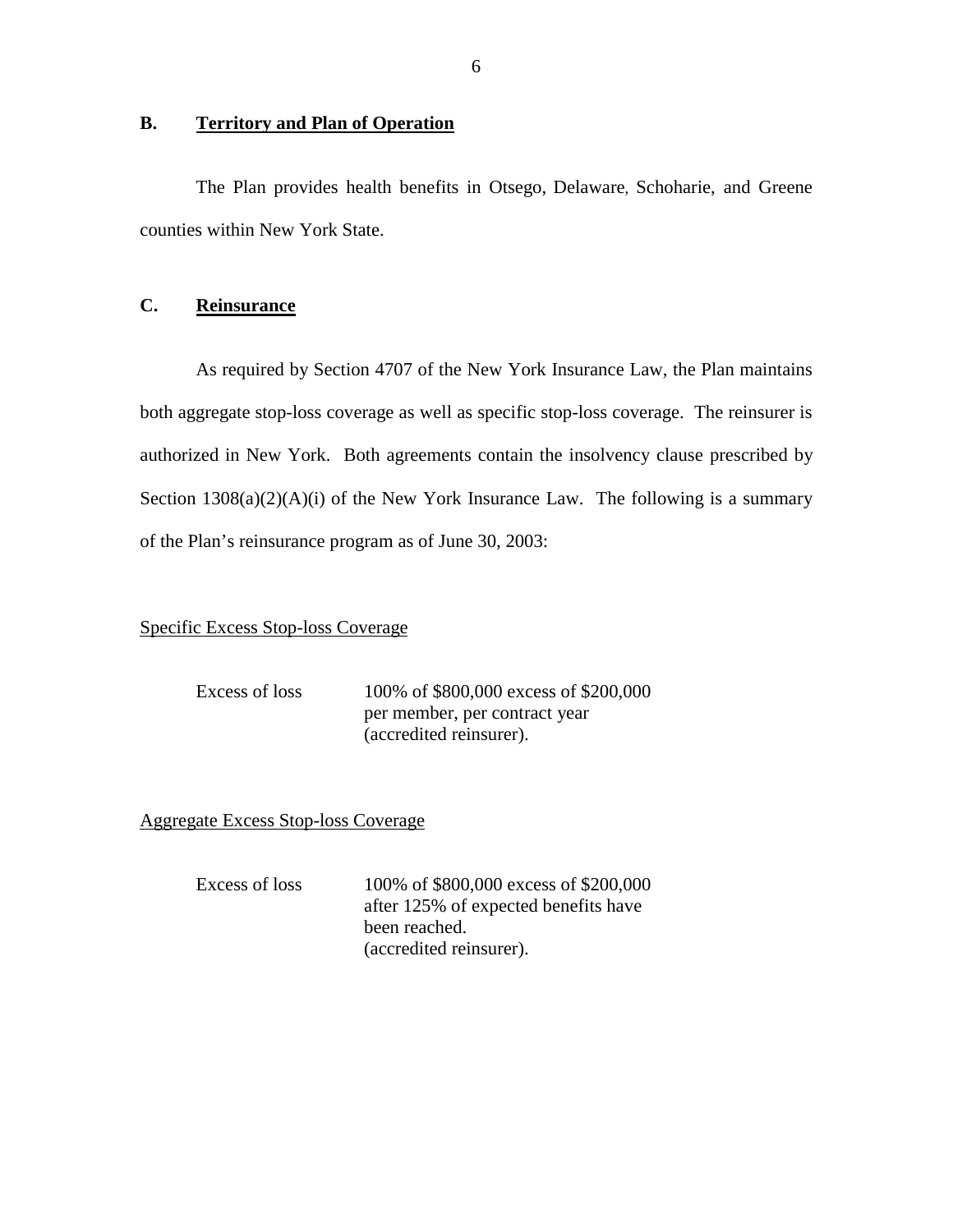## **4. FINANCIAL STATEMENTS**

## A. Balance sheet

 The following shows the assets, liabilities and net worth as determined by this examination as of June 30, 2003. This statement is the same as the balance sheet filed (third revision) by the Plan.

#### Assets

| Cash and cash equivalents              | \$<br>4,749,885 |
|----------------------------------------|-----------------|
| Premiums receivable                    | 322,629         |
| Morris Fire Department Assessment      | 45,484          |
| Due from dental/ other funds           | 171,447         |
| Computer equipment                     | 16,625          |
| <b>Total Assets</b>                    | \$ 5,300,954    |
| Liabilities                            |                 |
| Claims payable                         | \$<br>4,409,877 |
| <b>Total Liabilities</b>               | \$<br>4,409,877 |
| Net Worth                              |                 |
| Contingency reserves                   | \$<br>904,971   |
| Retained earnings/fund balance         | (13,894)        |
| <b>Total Net Worth</b>                 | \$<br>891,077   |
| <b>Total Liabilities and Net Worth</b> | \$<br>5,300,954 |

 The Plan's Retained Earnings/Fund Balance as reported in the June 30, 2003 filed annual statement was impaired in the amount of \$13,894. In the recently filed March 31, 2004 quarterly statement, the Plan reported its Retained Earnings/Fund Balance at \$612,278.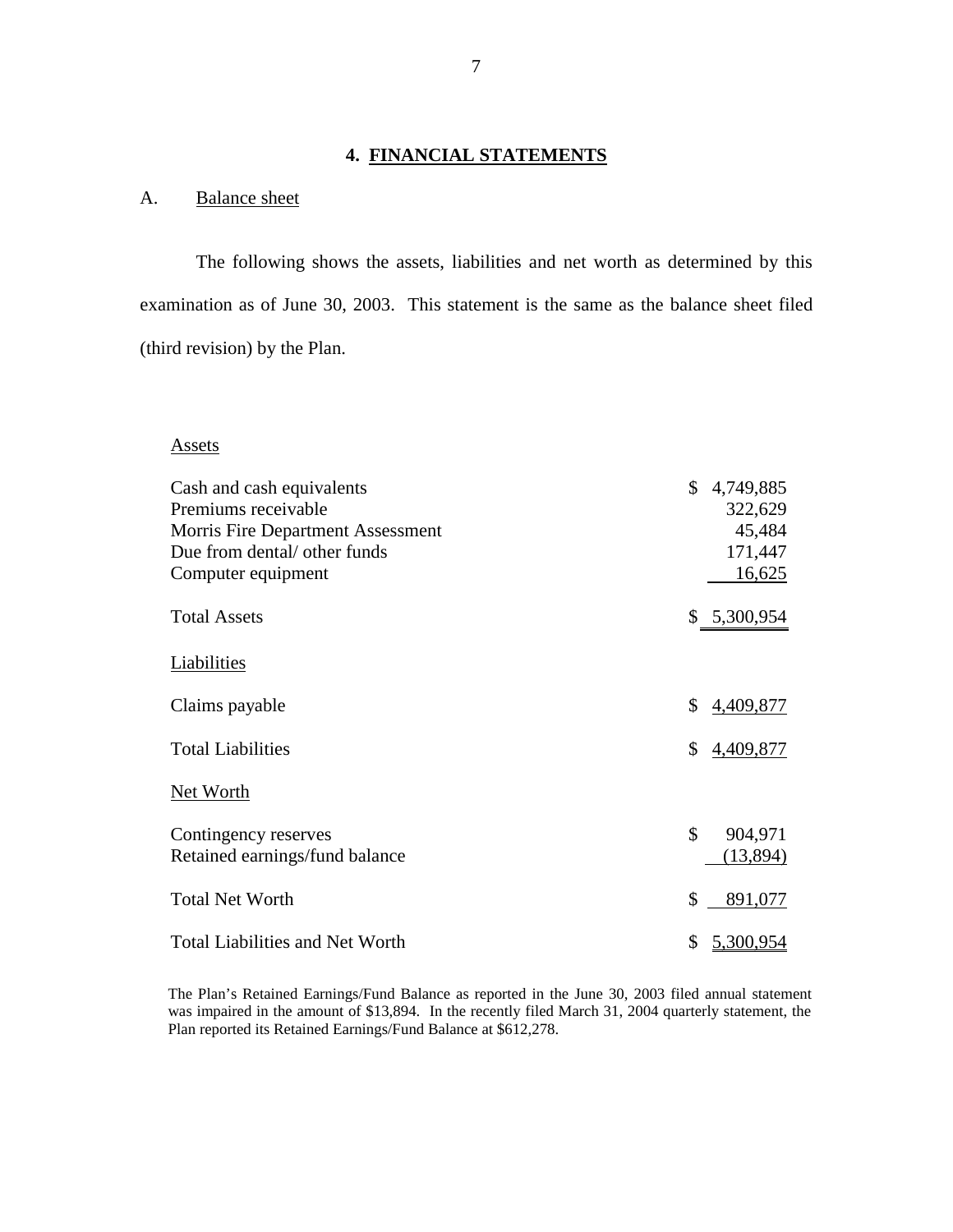## B. Statement of revenues and expenses

Net worth increased \$155,065 during the period from October 1, 2000 to June 30,

2003, detailed as follows:

## **Revenues:**

| Premiums (basic) community rated<br>Investment<br>Stop-loss claims                                                                                                                                                                                             | \$42,591,469<br>262,785<br>278,243                                                  |
|----------------------------------------------------------------------------------------------------------------------------------------------------------------------------------------------------------------------------------------------------------------|-------------------------------------------------------------------------------------|
| Total revenues                                                                                                                                                                                                                                                 | \$43,132,497                                                                        |
| <b>Expenses:</b>                                                                                                                                                                                                                                               |                                                                                     |
| Hospital and medical<br>Drug                                                                                                                                                                                                                                   | \$29,269,148<br>12,131,402                                                          |
| Subtotal                                                                                                                                                                                                                                                       | \$41,400,550                                                                        |
| Reinsurance expenses net of recoveries                                                                                                                                                                                                                         | (94, 688)                                                                           |
| <b>Total Medical and Hospital</b>                                                                                                                                                                                                                              | \$41,305,862                                                                        |
| Revenues less Medical and Hospital                                                                                                                                                                                                                             | \$1,826,635                                                                         |
| <b>Administration:</b>                                                                                                                                                                                                                                         |                                                                                     |
| Occupancy, depreciation, and administration<br>Marketing<br>Stop-loss insurance<br><b>Public Goods Pool</b><br>Attorneys/auditors<br>Software and internet support<br>Miscellaneous consultant expense<br>Aggregate write-ins for other administrative expense | \$<br>22,166<br>1,125<br>450,784<br>539,001<br>42,542<br>87,296<br>8,897<br>519,759 |
| <b>Total Administration</b>                                                                                                                                                                                                                                    | \$1,671,570                                                                         |
| <b>Total Expenses</b>                                                                                                                                                                                                                                          | <u>42,977,432</u>                                                                   |
| Net Income                                                                                                                                                                                                                                                     | 155,065<br>\$_                                                                      |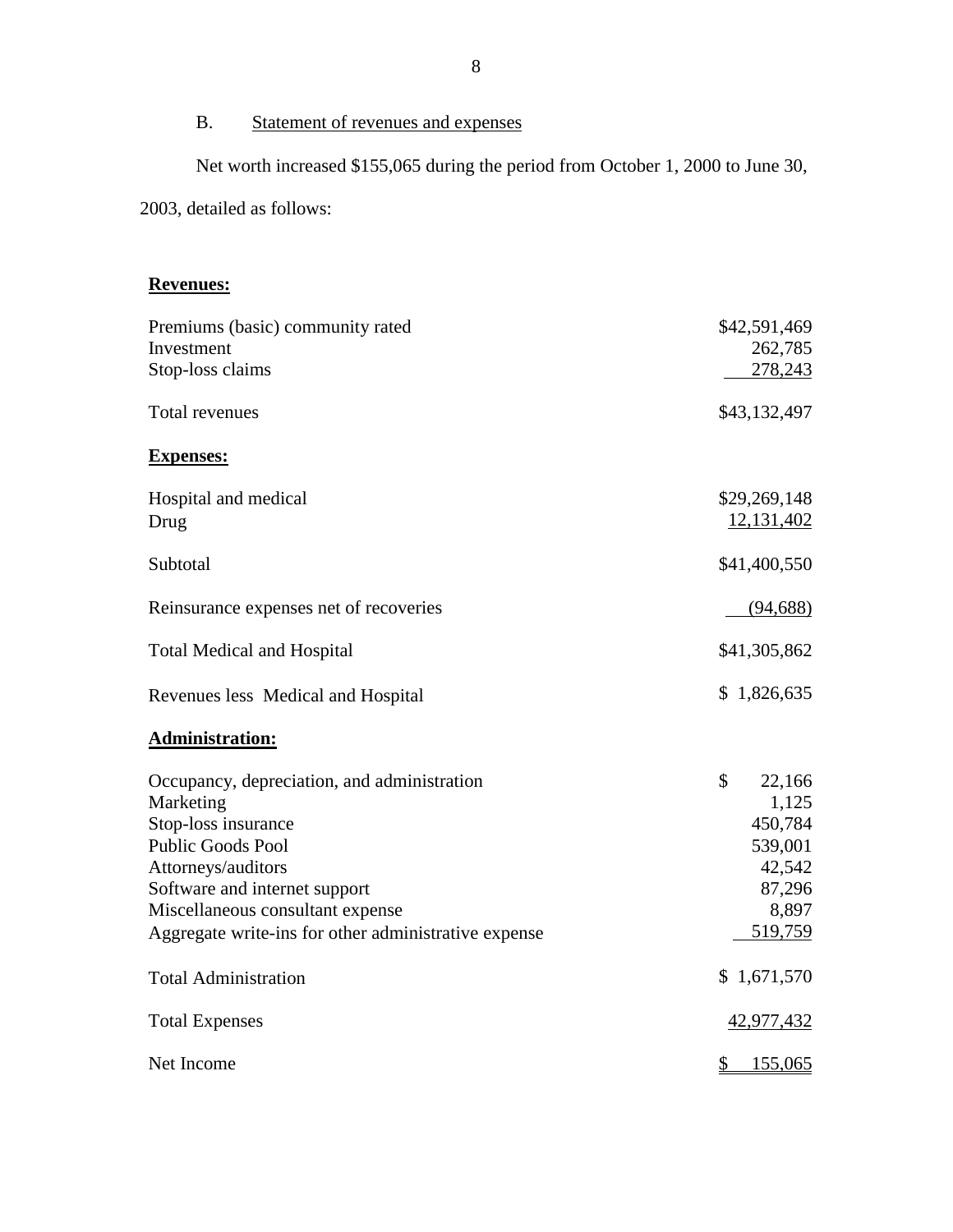## NET WORTH

| Net worth per report on organization, as of<br>September 30, 2000 |                           | \$736,012 |
|-------------------------------------------------------------------|---------------------------|-----------|
|                                                                   | Increases in<br>Net Worth |           |
| Net income                                                        | \$155,065                 |           |
| Total increases                                                   | \$155,065                 |           |
| Net increase in net worth                                         |                           | 155,065   |
| Net worth, per report on examination,<br>as of June 30, 2003      |                           |           |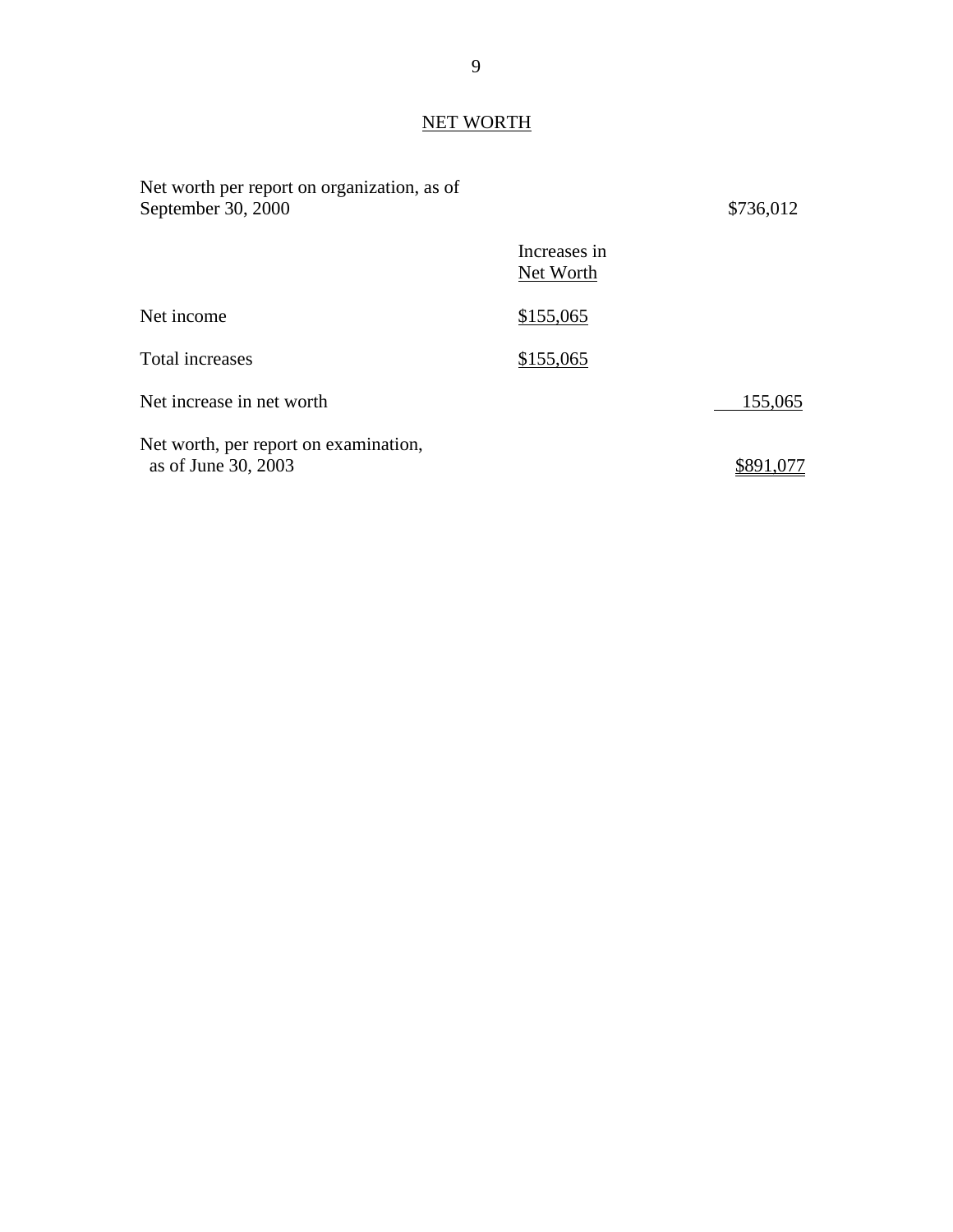#### **4. RETAINED EARNINGS/FUND BALANCE**

<span id="page-11-0"></span> The Plan's Retained Earnings/Fund Balance as reported in its June 30, 2003 filed annual statement was impaired in the amount of \$13,894. In the recently filed March 31, 2004 quarterly statement, the Plan reported its Retained Earnings/Fund Balance at \$612,278.

#### **5. ACCOUNTS AND RECORDS**

 The Plan's financial activities are incorporated into the books and records of Otsego-Northern Catskill – BOCES (ONC BOCES) Trust and Agency Fund. ONC BOCES is the Plan's administrator hired by the Board of Trustees. The Plan's Board of Trustees has oversight over the Plan. For purposes of this examination, the Plan's records could be identified by the examiner. However, good business practice dictates that such records should be maintained separately. It should be noted that the Plan is currently in the process of separating these records.

 It is recommended that the Plan's financial activities be separately recorded from those of ONC BOCES.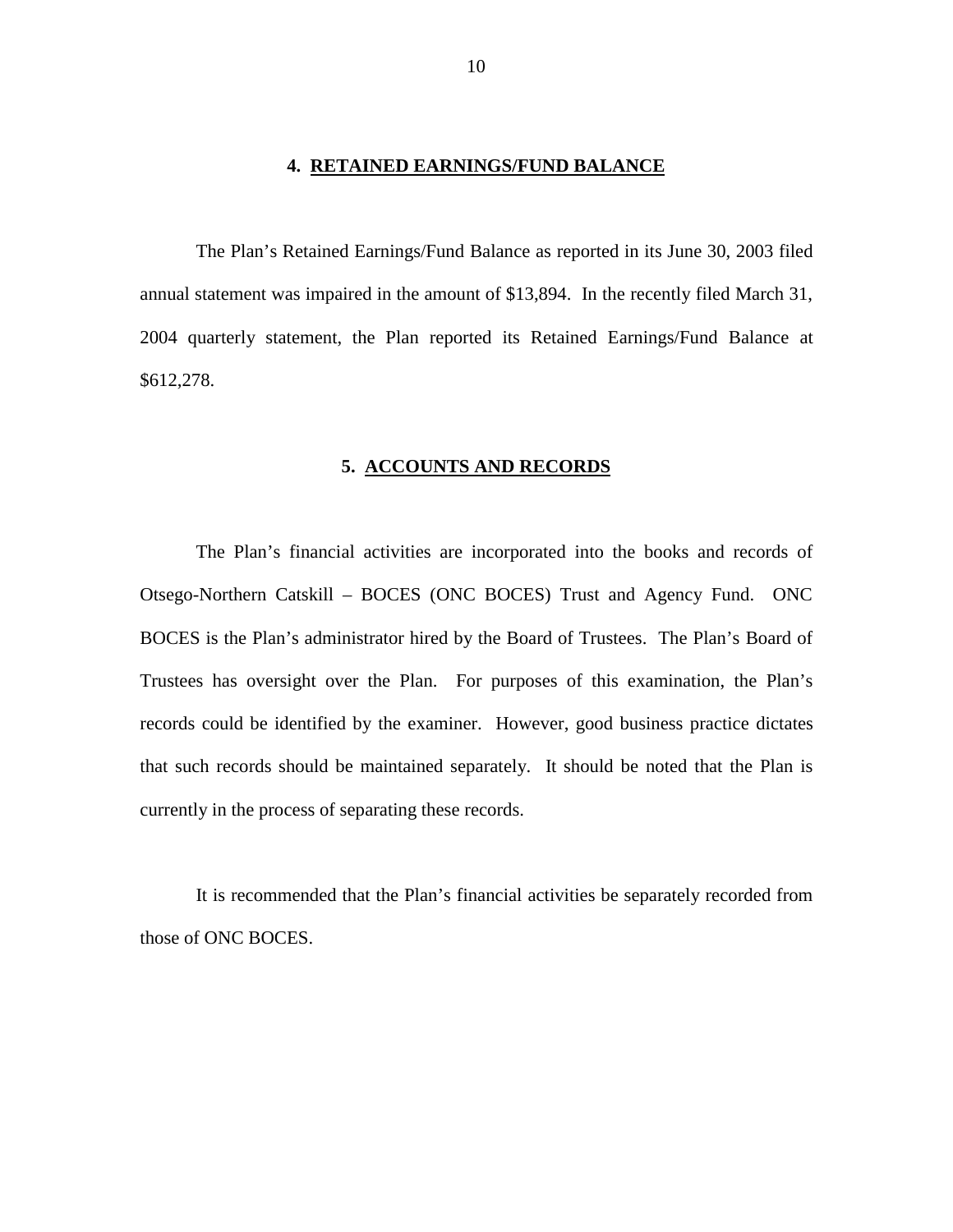#### **6. ANNUAL AND QUARTERLY STATEMENT PREPARATION**

<span id="page-12-0"></span> A review of the annual statements filed during the period under examination revealed several problem areas. In years 2000, 2001 and 2002, the Plan reported its claims on a paid basis rather than on an incurred basis. NY Schedule F – Claims Payable Analysis, Section 1 – Claims Incurred requires that claims be reported on an incurred basis. The last column of this schedule (column E) is entitled "Incurred This Year". Also, an asterisk appears in a footnote which states "Must equal hospital and medical expenses accrued and unpaid which are reported on Report # 2, Lines 5 thru 7." Report 2 is the Statement of Revenue, Expenses and Net Worth. The Plan did not comply with such instructions in its annual statement filings for the years 2000, 2001 and 2002.

 It is recommended that the Plan report its claims on an incurred rather than a paid basis in compliance with the annual and quarterly statement instructions. A similar comment appeared in the Report on Organization.

The Plan also incorrectly completed the aforementioned NY Schedule  $F - Clains$  Payable Analysis for all years under examination. The Plan reported only IBNR amounts in Column C and Column D of NY Schedule F. These amounts should be the same amounts that are reported on line 2 of Report # 1 – Part B: Liabilities and Net Worth of the annual statement.

It is recommended that the Plan complete  $NY$  Schedule  $F - \text{Claims}$  Payable Analysis using the same claims payable amount reported on line 2 of Report # 1 – Part B: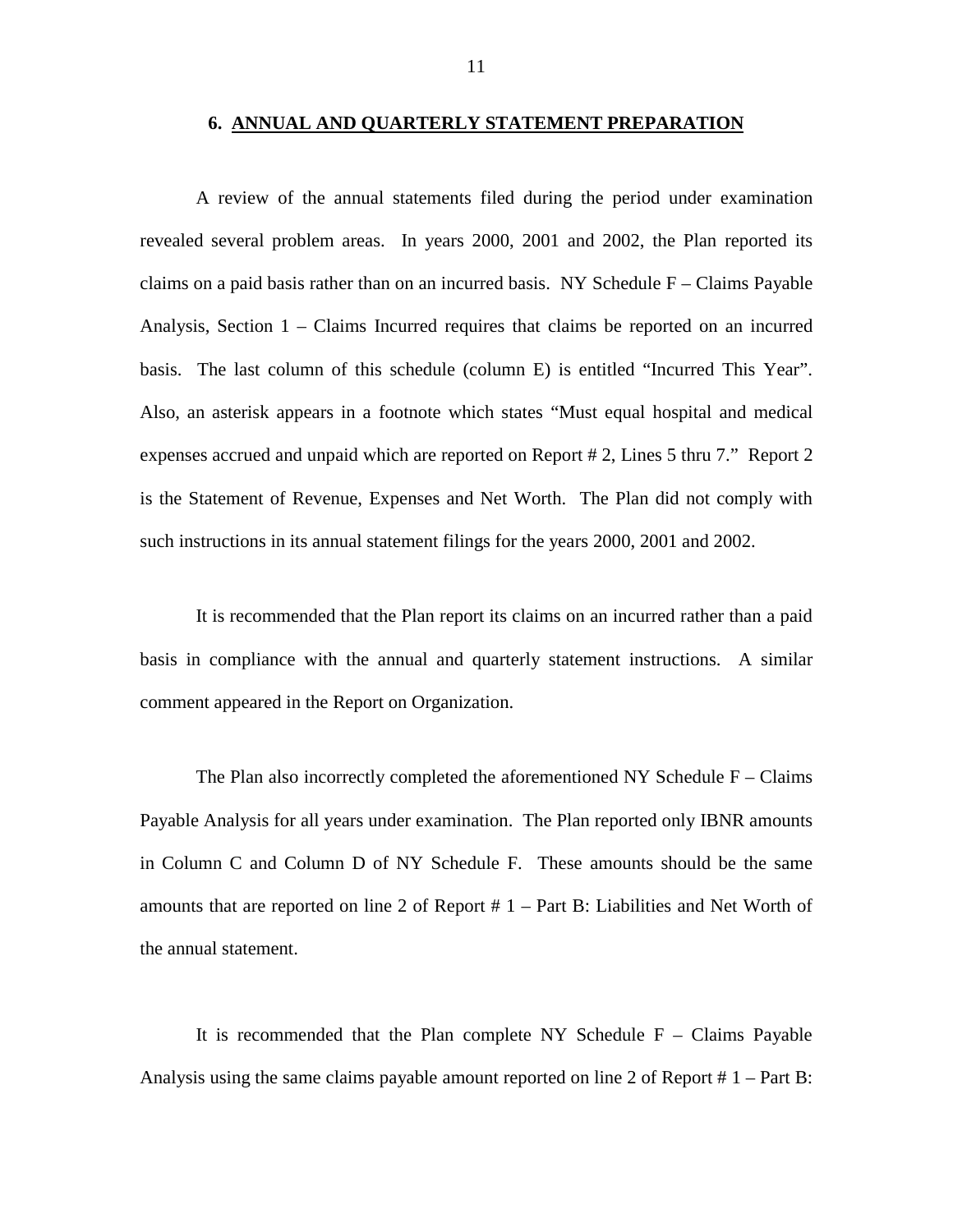Liabilities and Net Worth of its annual statement for both the current and prior year. A similar comment appeared in the Report on Organization.

 Also it was noted that on several occasions, the Plan reported prior year amounts in its annual statement that differed from those corresponding amounts reported in the current year column of the prior years' filed annual statements.

 It is recommended that the Plan refrain from reporting different balances in the prior year column from those amounts reported in the current year column in the prior years' filed annual statements.

 Furthermore, it was noted that the Plan's submitted June 30, 2003 annual statement and March 31, 2004 quarterly statement were neither signed by the appropriate Plan officers nor properly notarized in the jurat section. It is essential that such filed statements be signed by the President, Secretary, and Chief Financial Officer of the Plan and be properly notarized as per the instructions for completion of such statements.

 It is recommended that all filed annual and quarterly statements be signed by the Plan's President, Secretary, and Chief Financial Officer and that all filed annual and quarterly statements be properly notarized in accordance with the instructions for such statements.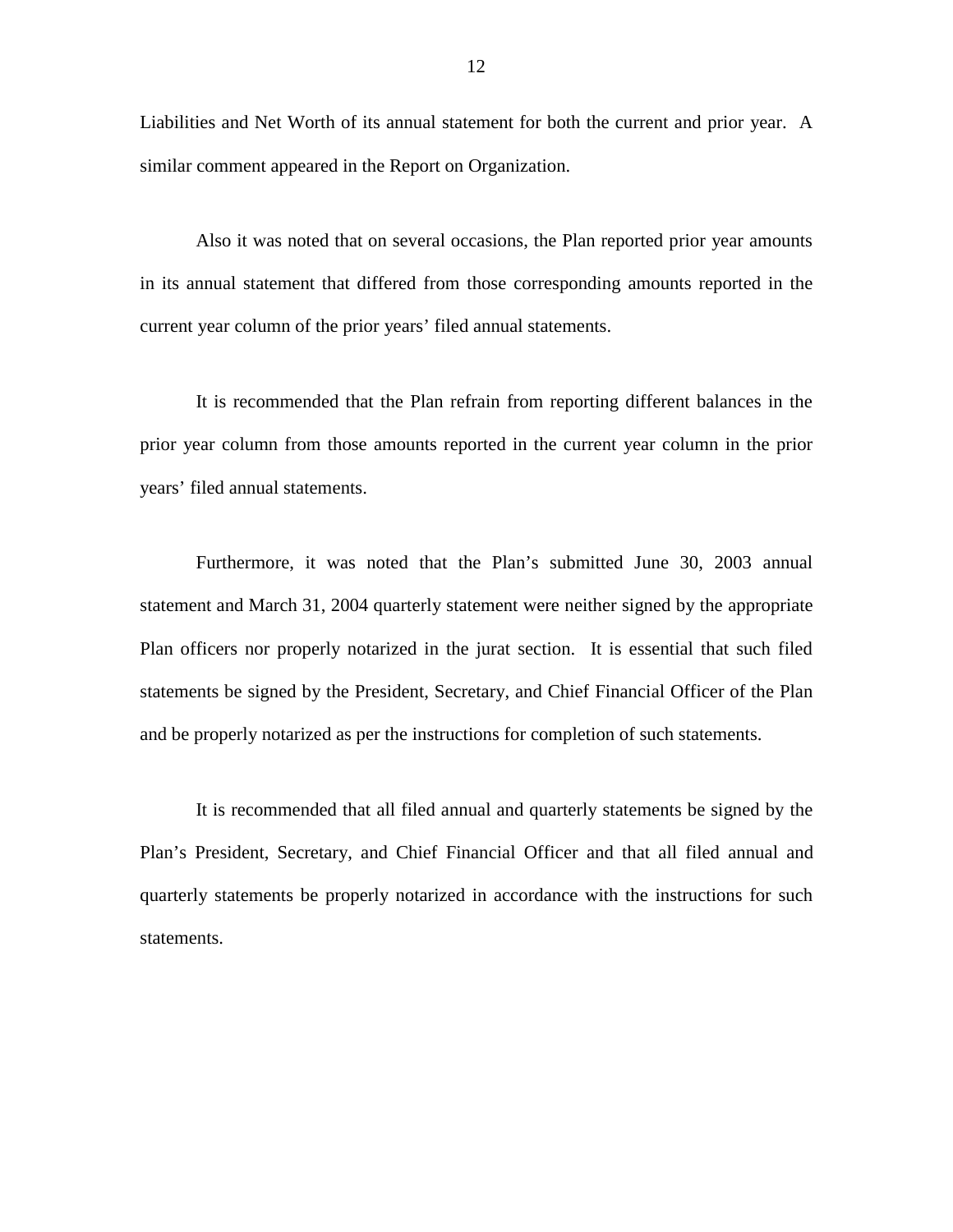It was also noted that the Board of Governors did not review the Plan's annual and quarterly statements prior to their submission to the Superintendent of Insurance. Section 4710(a)(2) of the New York Insurance Law states in part,

> "The governing board of the municipal cooperative health benefit plan shall:

> …(2) annually, not later than one hundred twenty days after the close of the plan year, file a report with the superintendent showing the financial condition and affairs of the plan (including an annual independent financial audit statement and independent actuarial opinion) as of the end of the preceding plan year, in such form and providing such other information as the superintendent may prescribe…"

Section 4710(a)(3) of the New York Insurance Law states,

 "The governing board of the municipal cooperative health benefit plan shall:

 …(3) file a report each quarter with the superintendent describing the plan's current financial status and providing such other information as the superintendent may prescribe."

It is recommended that the Plan's board of governors comply with the provisions

of Section 4710(a)(2) and Section 4710(a)(3) of the New York Insurance Law and review

the Plan's annual and quarterly statements prior to their submission to the Superintendent

of Insurance.

 A review of the Plan's quarterly statements revealed that several of these reports were not filed on a timely basis. The September 30, 2003 quarterly statement was not filed until May 10, 2004. The December 31, 2003 quarterly statement was also not filed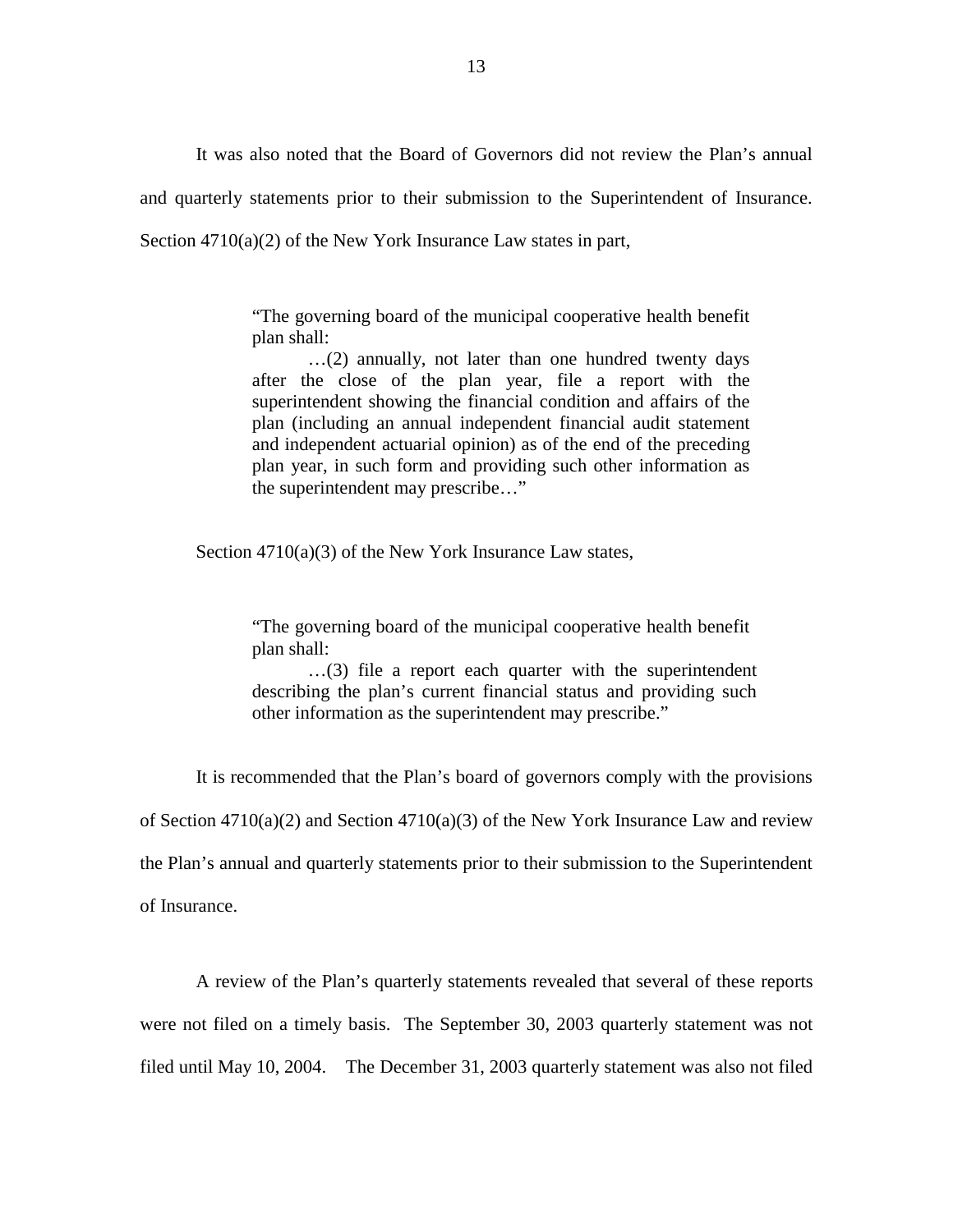until May 10, 2004. Such statements should be filed no more than forty five days after the close of the quarter.

It is recommended that the Plan file its quarterly statements on a timely basis.

 As noted above, the Plan experienced significant problems meeting its reporting requirements to this Department.

It is recommended that the Plan institute adequate staffing in its financial section.

 It was noted during the examination period that there were numerous re-filings of the Plan's annual and quarterly statements. Because of the numerous refilings, the duties of the Chief Financial Officer should be more clearly delineated.

 It is recommended that the responsibilities of the Chief Financial Officer be delineated.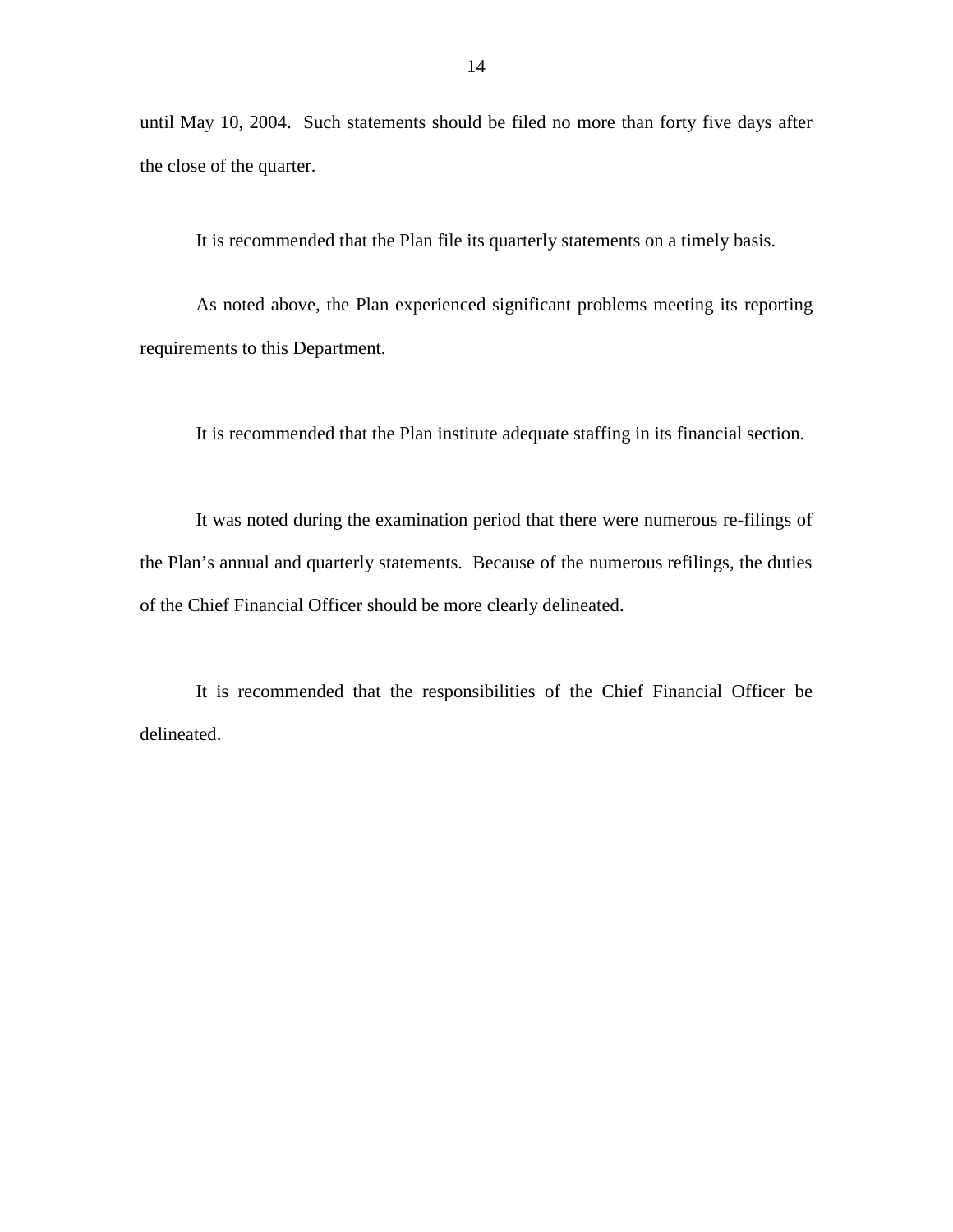#### **7. MARKET CONDUCT ACTIVITIES**

<span id="page-16-0"></span> In the course of this examination, a review was made of the manner in which the Plan conducts its business practices and fulfills its contractual obligations to subscribers and claimants. The review was general in nature and is not to be construed to encompass the more precise scope of a market conduct examination.

 The general review was directed at practices of the Plan in the following major areas:

- A) Sales
- B) Underwriting and rating
- C) Treatment of policyholders and claimants

 No problem areas were encountered during the review of sales and underwriting and rating. However during the review of treatment of policyholders and claimants a problem area was encountered related to Explanation of Benefits Statements (EOBs). EOBs are an integral part of the link between the subscriber/contract-holder and their insurer, providing vital information as to how a claim was processed.

New York Insurance Law Section 3234(a) states in part:

 "Every insurer, … is required to provide the insured or subscriber with an explanation of benefits form in response to the filing of any claim…".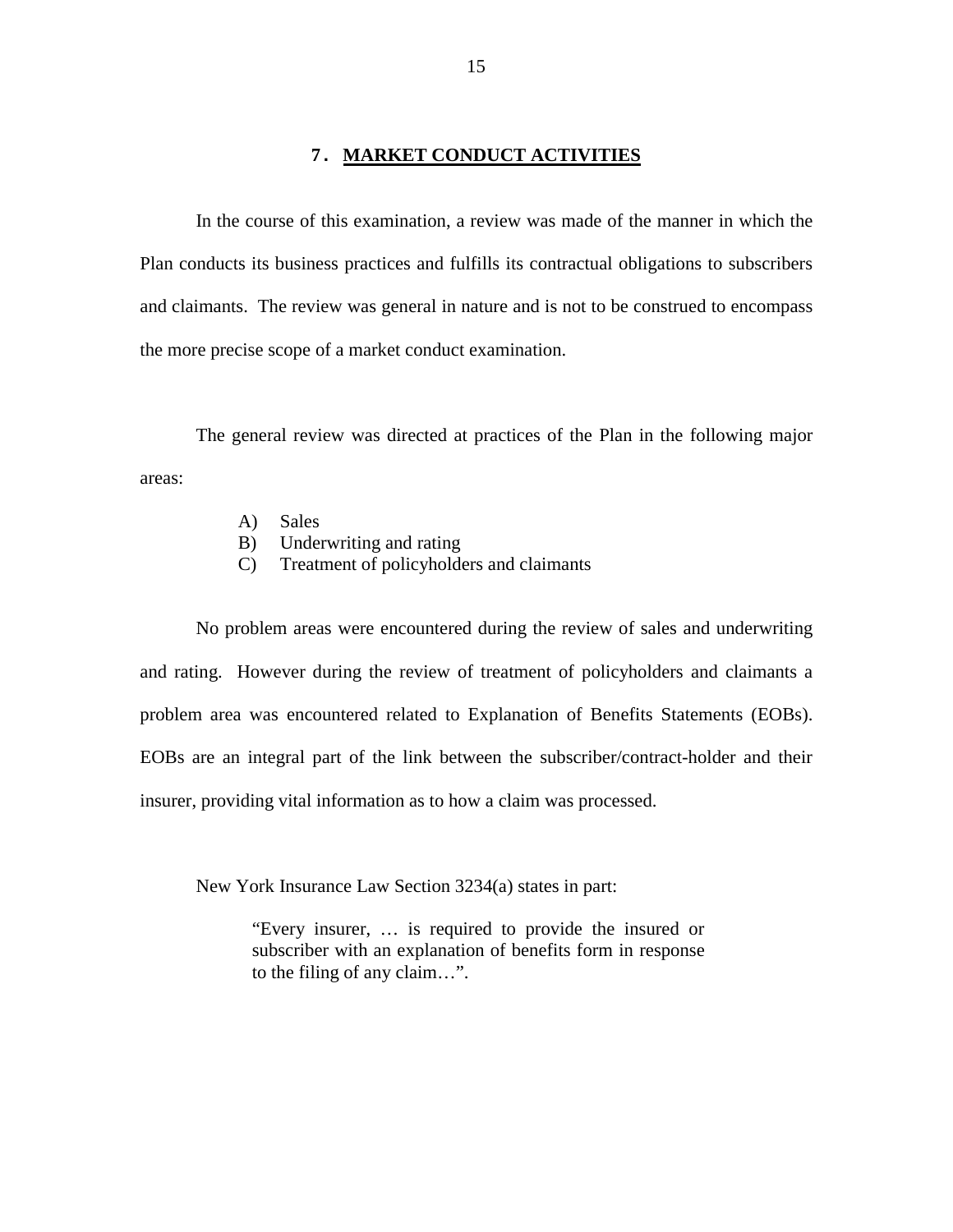New York Insurance Law Section 3234(c) creates an exception to the requirements for the issuance of an EOB established in New York Insurance Law Section 3234(a) as follows:

> "[insurers] shall not be required to provide the insured or subscriber with an explanation of benefits form in any case where the service is provided by a facility or provider participating in the insurer's program and full ordinarily paid directly to the provider at the time the service is rendered, is paid directly to the participating reimbursement for the claim, other than a co-payment that is facility or provider.".

In addition, Section 3234(b) of the New York Insurance Law sets forth, minimum

standards for content of an EOB as follows:

 "The explanation of benefits form must include at least the following:

 (1) the name of the provider of service the admission or financial control number, if applicable;

(2) the date of service;

 (3) an identification of the service for which the claim is made;

(4) the provider's charge or rate;

 (5) the amount or percentage payable under the policy or certificate after deductibles, co-payments, and any other reduction of the amount claimed;

 (6) a specific explanation of any denial, reduction, or other reason, including any other third-party payor coverage, for not providing full reimbursement for the amount claimed; and

 (7) a telephone number or address where an insured or subscriber may obtain clarification of the explanation of benefits, as well as a description of the time limit, place and manner in which an appeal of a denial of benefits must be brought under the policy or certificate and a notification that failure to comply with such requirements may lead to forfeiture of a consumer's right to challenge a denial or rejection, even when a request for clarification has been made".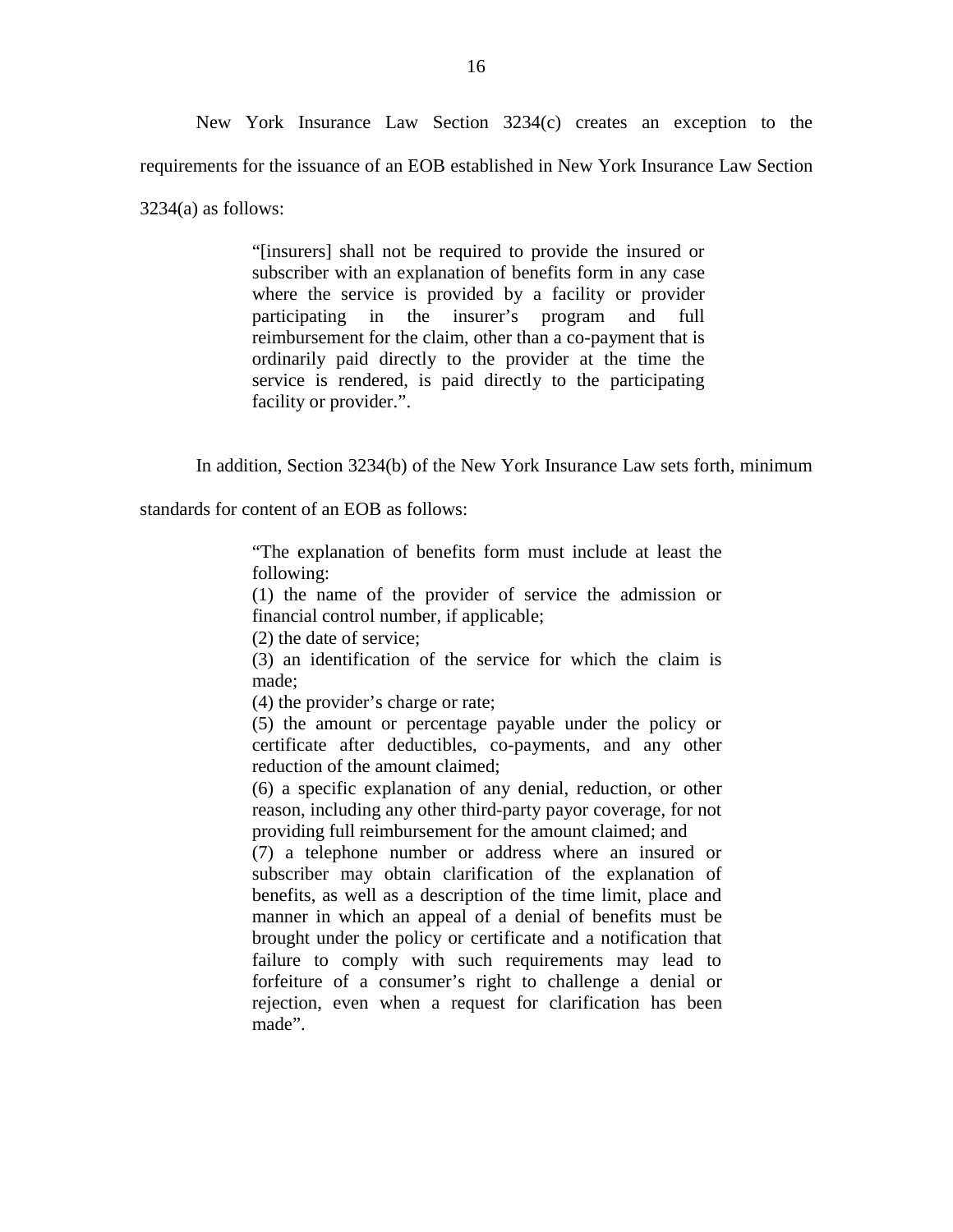A review of sample denied claims for members / providers residing or located in New York was performed. The review revealed that EOBs issued by the Company failed to contain all the language required by Section 3234(b)(7) of the New York Insurance Law, specifically relating to appeal rights. The sample form, as presented to the examiners would not be sufficient to serve as a proper EOB. The result is that subscribers were not properly informed of their appeal rights. Therefore, all claims processed either paid or wholly/partially denied to New York subscribers and/or providers were in violation of Section 3234(b), of the New York Insurance Law.

 It is recommended that the Company issue EOBs that include all of the requisite information required by Section 3234(a) and (b) of the New York Insurance Law.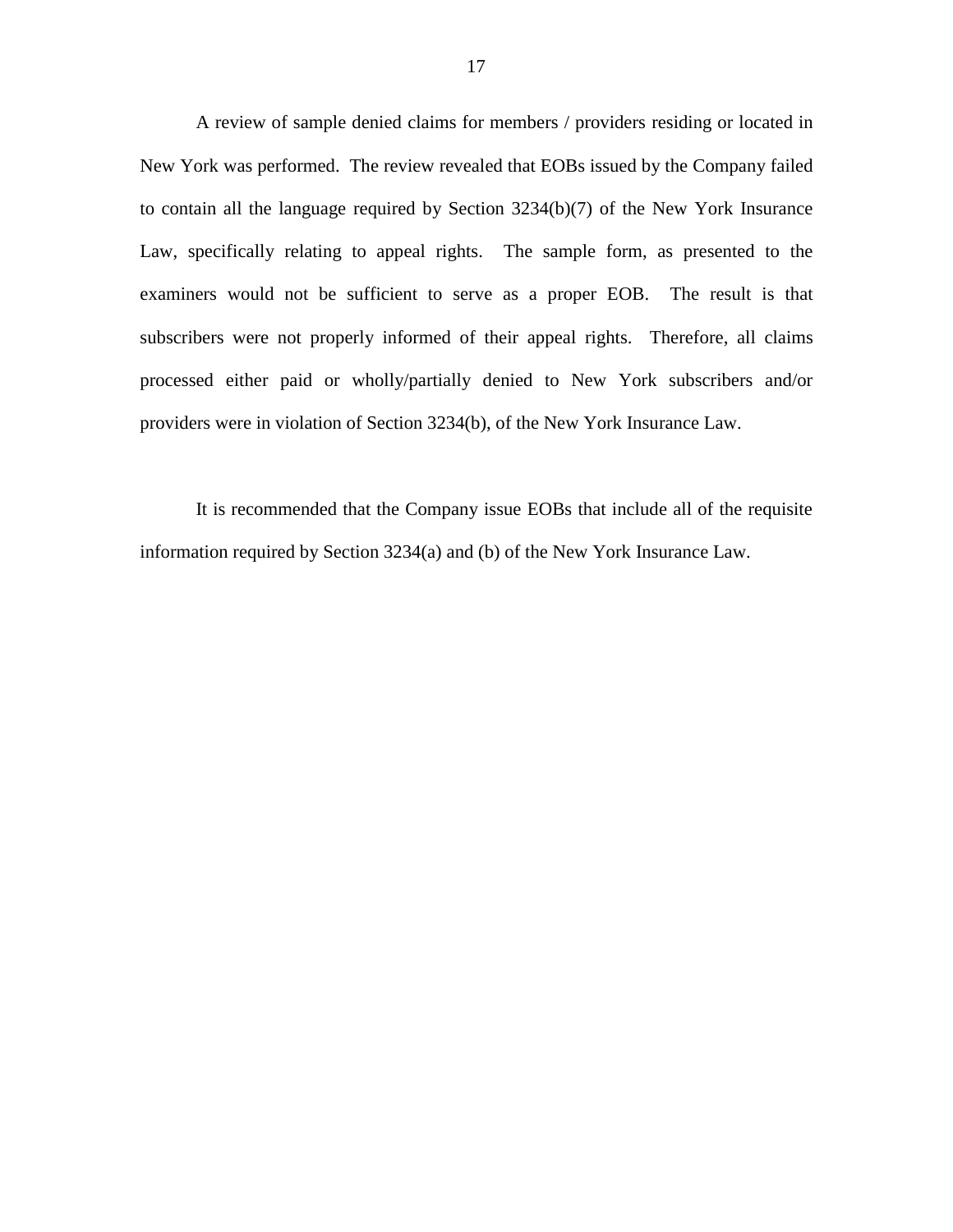### **8. COMPLIANCE WITH REPORT ON ORGANIZATION**

 The report on organization included two recommendations detailed as follows (page number refers to the report on organization):

### ITEM PAGE NO.

7

7

### A. Claims Payable Reserves

 It is recommended that the Plan have its actuary determine the claims payable reserve by using a systematic and rational method based upon prior years claim payment history.

 The Plan is using an approved New York State Insurance Department methodology to determine its claims payable reserve.

## B Annual Statement Preparation

 It is recommended that the Plan seek the assistance of both its actuary and CPA in completing its annual statement.

 The Plan has complied with this recommendation. However, as noted in the body of the report, the Plan continued to have difficulty with providing accurate and timely annual and quarterly report filings.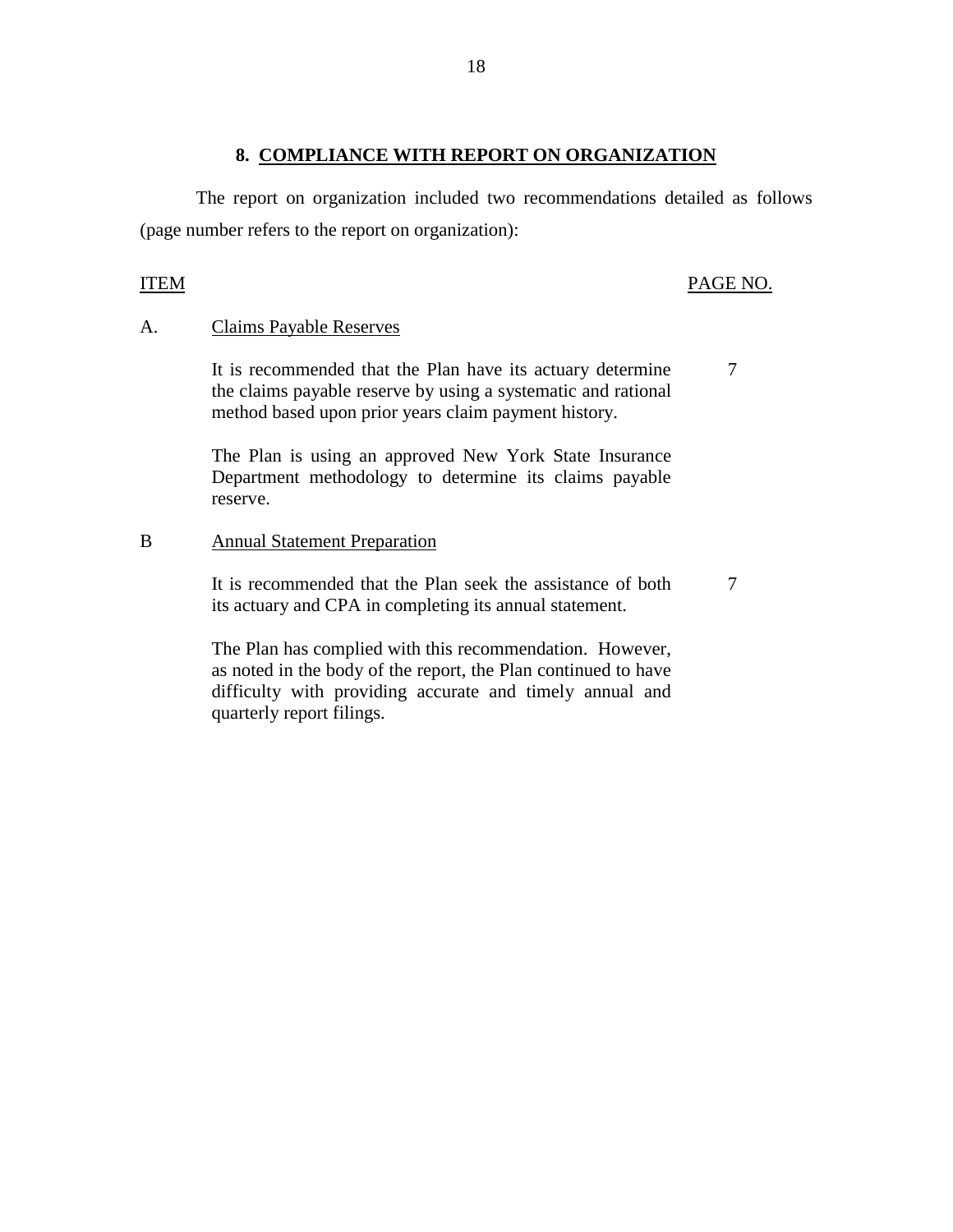### **9. SUMMARY OF COMMENTS AND RECOMMENDATIONS**

#### <span id="page-20-0"></span>ITEM PAGE NO.

#### A. Retained Earnings/Fund Balance

The Plan's Retained Earnings/Fund Balance as reported in 2, 7, 10 the June 30, 2003 filed annual statement was impaired in the amount of \$13,894. In the recently filed March 31, 2004 quarterly statement, the Plan reported its Retained Earnings/Fund Balance at \$612,278.

#### B. Accounts and Records

 It is recommended that the Plan's financial activities be 10 separately recorded from those of ONC BOCES.

#### C. Annual and Quarterly Statement Preparation

- 1. It is recommended that the Plan report its claims on 11 an incurred rather than a paid basis in compliance with the annual and quarterly statement instructions.
- 2. It is recommended that the Plan complete NY 11-12 Schedule F – Claims Payable Analysis using claims payable reported on line 2 of Report  $# 1 - Part B$ : Liabilities and Net Worth for both the current and prior year.
- 3. It is recommended that the Plan refrain from 12 reporting different balances in the prior year column from those amounts reported in the current year column in the prior years' filed annual statements.
- 4. It is recommended that all filed annual and quarterly 12 statements be signed by the Plan's President, Secretary, and Chief Financial Officer and that all filed annual and quarterly statements be properly notarized in accordance with the instructions for such statements.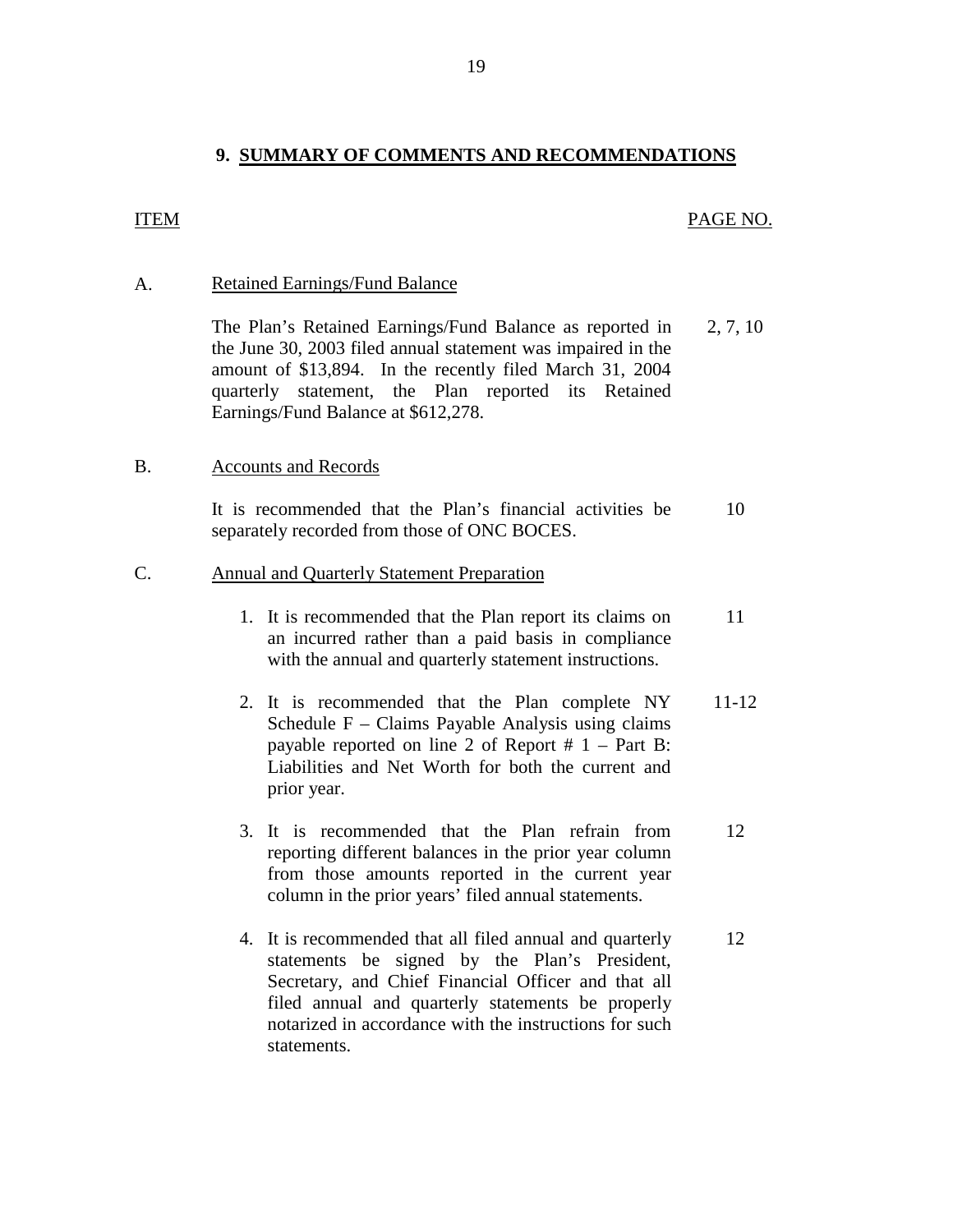## C. Annual and Quarterly Statement Preparation (continued)

- 5. It is recommended that the Plan's board of governors 13 comply with the provisions of Section  $4710(a)(2)$  and Section 4710(a)(3) of the New York Insurance Law and review the Plan's annual and quarterly statements prior to their submission to the Superintendent of Insurance.
- 6. It is recommended that the Plan file its quarterly 14 statements on a timely basis.
- 7. It is recommended that the Plan institute adequate 14 staffing in its financial section.
- 8. It is recommended that the responsibilities of the 14 Chief Financial Officer be delineated.

#### E. Explanation of Benefits Statements

 It is recommended that the Company issue EOBs that 15-17 include all of the requisite information required by Section 3234(a) and (b) of the New York Insurance Law.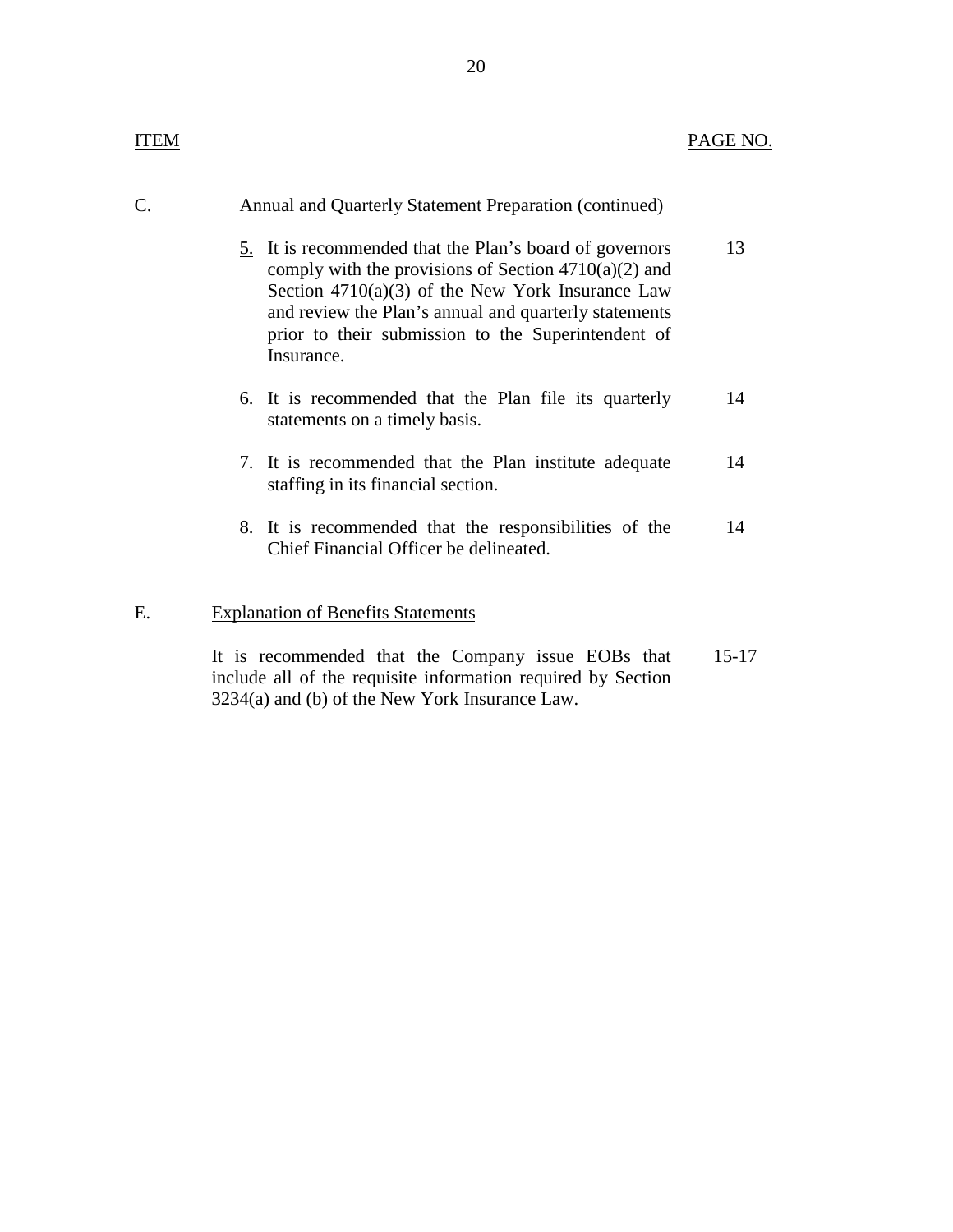Respectfully submitted,

Joseph S. Krug Associate Insurance Examiner

\_\_\_\_\_\_\_\_\_\_\_\_\_\_\_\_\_\_\_\_\_\_\_\_\_\_\_\_

STATE OF NEW YORK  $)$ ) SS.  $\mathcal{L}$ COUNTY OF SCHENECTADY )

 Joseph S. Krug, being duly sworn, deposes and says that the foregoing report submitted by him is true to the best of his knowledge and belief.

Joseph S. Krug

\_\_\_\_\_\_\_\_\_\_\_\_\_\_\_\_\_\_\_\_\_\_\_\_\_\_\_\_\_

Subscribed and sworn to before me This \_\_\_\_\_ day of \_\_\_\_\_\_\_\_\_2004